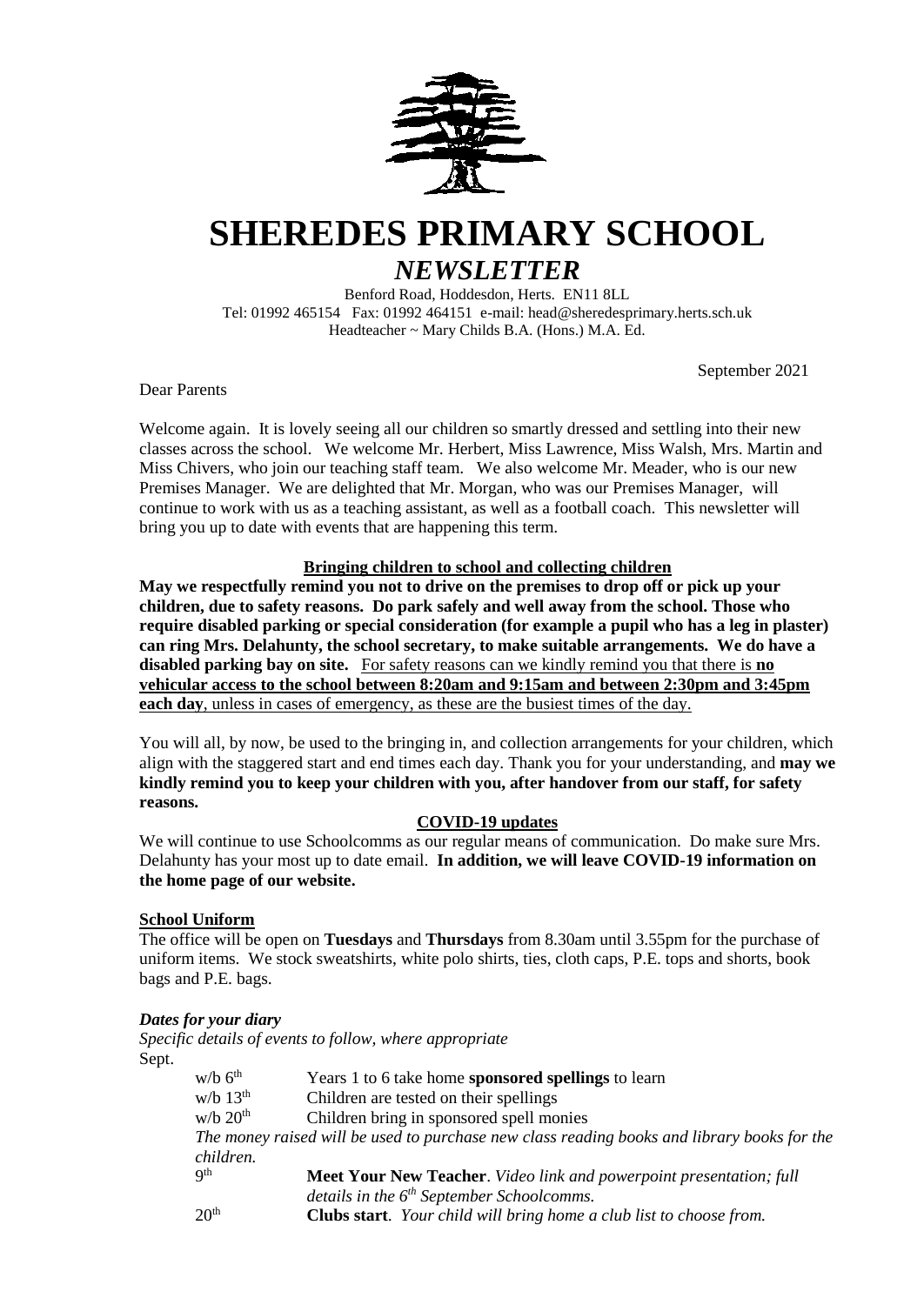|      | $20^{th}$ , $21^{st}$<br>21st<br>$23^{\rm rd}$            | Scooter training for Year 4. More details to follow<br>7.30pm Governing Body Meeting<br><b>New to Year 6.</b> Video link and powerpoint presentation; more details to |
|------|-----------------------------------------------------------|-----------------------------------------------------------------------------------------------------------------------------------------------------------------------|
|      | 24 <sup>th</sup><br>$27th$ , $28th$ , $29th$              | follow.<br>World Languages Day: more details to follow<br>Road Safety skills for Year 2. More details to follow.                                                      |
|      | Oct.<br>1st<br>$18^{th} - 22^{nd}$<br>$18^{th} - 22^{nd}$ | <b>Harvest Festival Assemblies</b> in classrooms<br><b>Bikeability training for Year 6</b><br><b>Parent Consultations - telephone/online</b>                          |
| Nov. | $25th - 29th$ Oct. HALF TERM                              |                                                                                                                                                                       |
|      | $1st - 5th$<br>$1st - 8th$<br>23 <sup>rd</sup>            | <b>Nursery Parent Consultations - telephone/online</b><br>Mathematics and Science 'Week' – more details to follow<br>7.30pm Governing Body Meeting                    |
| Dec. | 20 <sup>th</sup><br>21st                                  | <b>Christmas Services</b><br>End of Term                                                                                                                              |
|      | <b>Class Assemblies</b>                                   |                                                                                                                                                                       |
|      |                                                           |                                                                                                                                                                       |

|           | Class NM 10:50am Upper Hall  |
|-----------|------------------------------|
|           | Class MA 12:00 Upper Hall    |
|           | Class EMa 10:35am Upper Hall |
| Class AC  | 10:50am Upper Hall           |
| Class EJ  | 9:35am Upper Hall            |
| Class KW  | 10:35am Upper Hall           |
| Class AP  | 12:00 Upper Hall             |
| Class AM  | 10:45 Lower Hall             |
| Class NK  | 10:45 Lower Hall             |
| Class NL  | 1:10pm Upper Hall            |
| Class NH  | 9:35am Upper Hall            |
| Class RL  | 1:10pm Upper Hall            |
| Class CN  | 11:30am Upper Hall           |
| Class Ach | 11:30am Upper Hall           |
|           |                              |

# *Class studies ~ here are details of the topics that the children are studying this term.*

As part of the curriculum, all children, from Reception onwards will be learning **French,** and our Year 5 and Year 6 children will be learning **Spanish** weekly. We are also offering **German** and Spanish as a club to other year groups, and la Scuola Italia Broxbourne offers the opportunity for children in Years 1 to 6 to learn **Italian**; do see the clubs list.

# *The Nursery*

Children are studying the topics of **Me and My World** and **Seasons and Change.** Do see Mrs. Kearns' topic web in the classroom, or our website, under Class Work: Nursery.

#### *Reception Classes CN, ACh*

In science children will be learning about **Me and My World, including their five senses**. Children's studies will be complemented by a **science workshop provided by Set Point Hertfordshire, on the 8th October.** They will also be studying **seasonal change**, incorporating a walk through our woods. In design and technology children will be developing their cutting skills and using a wide variety of construction materials to make their own finger puppet. In history children will be focusing on their **growing up memories**, and stories that develop their understanding of change. In religious education the children will be examining the events in their lives that they celebrate and why. In art they will be learning the skills involved in painting, including colour mixing, and will be painting self-portraits. In music they will be learning new songs and exploring sound patterns, as well as singing familiar songs. They will also be learning a range of **nursery rhymes.** In computing children will become familiar with painting programmes and develop their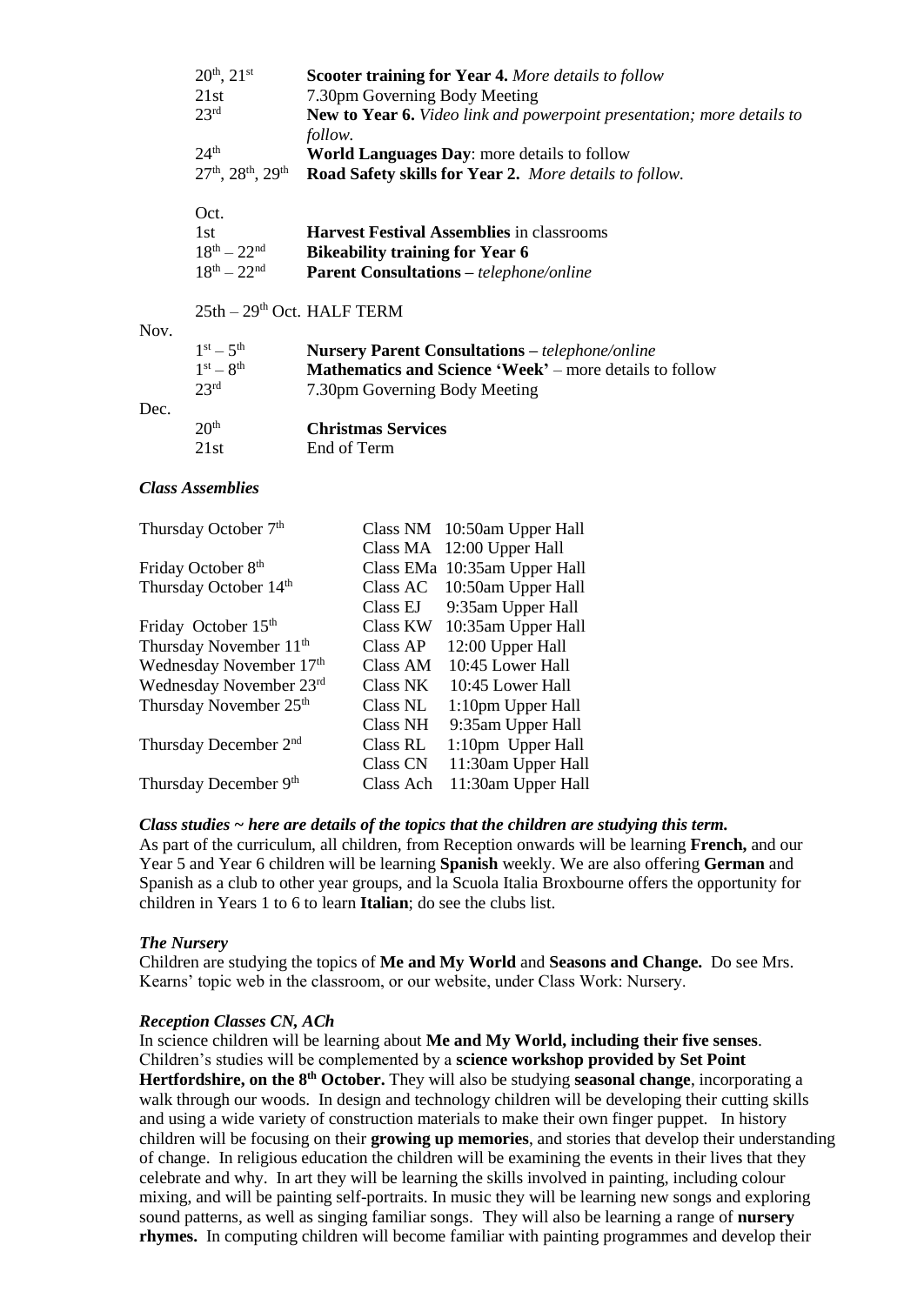keyboard skills. In Personal and Social Education (PSED) children will learn about relationships and rules to support getting on with one another, turn taking and sharing.

#### *Year 1 Classes EJ, NH*

In science the children's topic **Animals including Humans** focuses on what their body is like, investigating their senses and comparing the structure of common animals. Their studies will be enriched by **a visit by Zoolab** on the 23rd November and a visit by **Animal Edge Mobile Farm** on the 5th November. In English they will be studying stories and poems with a familiar setting such as home or friends or pets. The children will be exploring **poems written by Shirley Hughes**. They will also be learning to write labels and captions for images. In computing children will learn how to use the functions of a computer to create their own digital texts and images. In geography children will be exploring the surroundings of our school. In history children will be learning about significant events in the past, including the Gunpowder Plot. In art children will be studying portraiture and in design and technology they will be exploring textiles. In religious education they will be focusing on the beauty and wonder of nature and how Christians thank God for this, and will also explore the celebrations of Harvest, Christmas, Diwali and Hannukah. In music children will be exploring sounds and how they are made and heard. In Personal, Social, Health Education and Citizenship (PSHE&C), children will further their learning about developing positive relationships.

#### *Year 2 Classes MA, AP*

In science the children's topic **Uses of Everyday Materials** focuses on the properties of materials and their uses for specific purposes. In computing children's studies will focus on email communications and simulation programs. In geography the children will be exploring the local area and **taking part in a walk to reinforce their understanding**. In history children will be learning about significant events in the past, including the Great Fire of London. In art children will be creating a storyboard of the Great Fire of London, using different media. In music children will further their understanding of pulse and rhythm, and develop their singing ability. In religious education they will be discussing how people care for each other, drawing examples from religious stories. In design and technology children will be making a vehicle, after looking at mechanisms. They will also be exploring the **poetry of Roger McGough**. In PSHE&C children will further their learning about developing positive relationships, and how to manage emotions and feelings.

# *Year 3 Classes NL, RL*

In science children are studying the topics of **Rocks and Soils,** and **Animals, including Humans.** In art children will be exploring the portrayal of relationships. In design and technology they will be designing and making healthy pizzas. In computing they will be exploring still and moving images. In their geographical studies they will be **exploring land use in Hoddesdon town and comparing this with land use in Bournemouth. A visit to Hoddesdon town centre** will consolidate their studies. Children's musical studies will be based on the Wider Opportunities for Music programme, focusing on the violin, viola, cello and double bass. Their studies in religious education will focus on Christianity and Sikhism, and what it means to belong to a group. They will also be exploring the **poetry of A.A. Milne**. In PSHE&C children will continue to build on their knowledge and skills with regards to building positive relationships and celebrating difference.

#### *Year 4 Classes AM, NK*

In English children will be studying historical stories, short novels and poetry. In science the children will be studying **Electricity** and their design and technology project will complement their study as they make winter inspired decorations that light up using circuit components. Later in the term, their scientific studies will include learning about **Animals, including Humans,** with a focus on digestion. In history children will be examining **Britain during the Stone Age and Iron Age,**  focusing on how people lived during these periods. A virtual **visit by History Off the Page** on the 11th November will complement their studies. Children's geographical work will focus on physical and human land features in the United Kingdom, including a case study on changes in land use in the Lake District. In art children will be studying Aboriginal art and cave painting, and in religious education their learning will focus on Christianity and Islam. In computing, children will be exploring a variety of different computer programs to create and edit texts and graphics. In music children will continue learning to play a stringed instrument. They will also be exploring the **poetry of Paul Cookson**. In PSHE&C children's learning will relate to the themes of New Beginnings, Going for Goals, and they will further their understanding of celebrating difference.